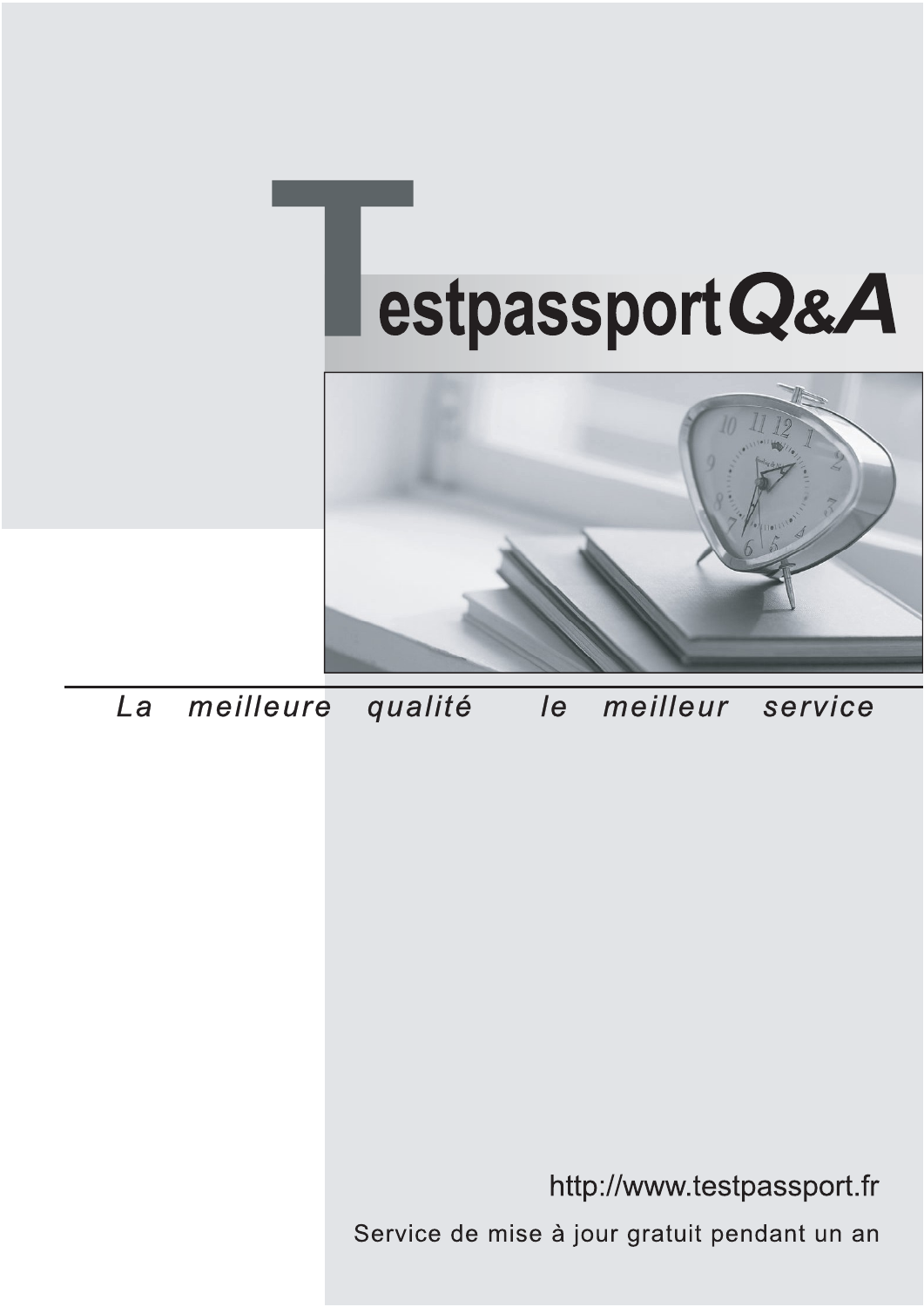# **Exam** : **SC-300**

# **Title** : Microsoft Identity and Access Administrator

# **Version** : DEMO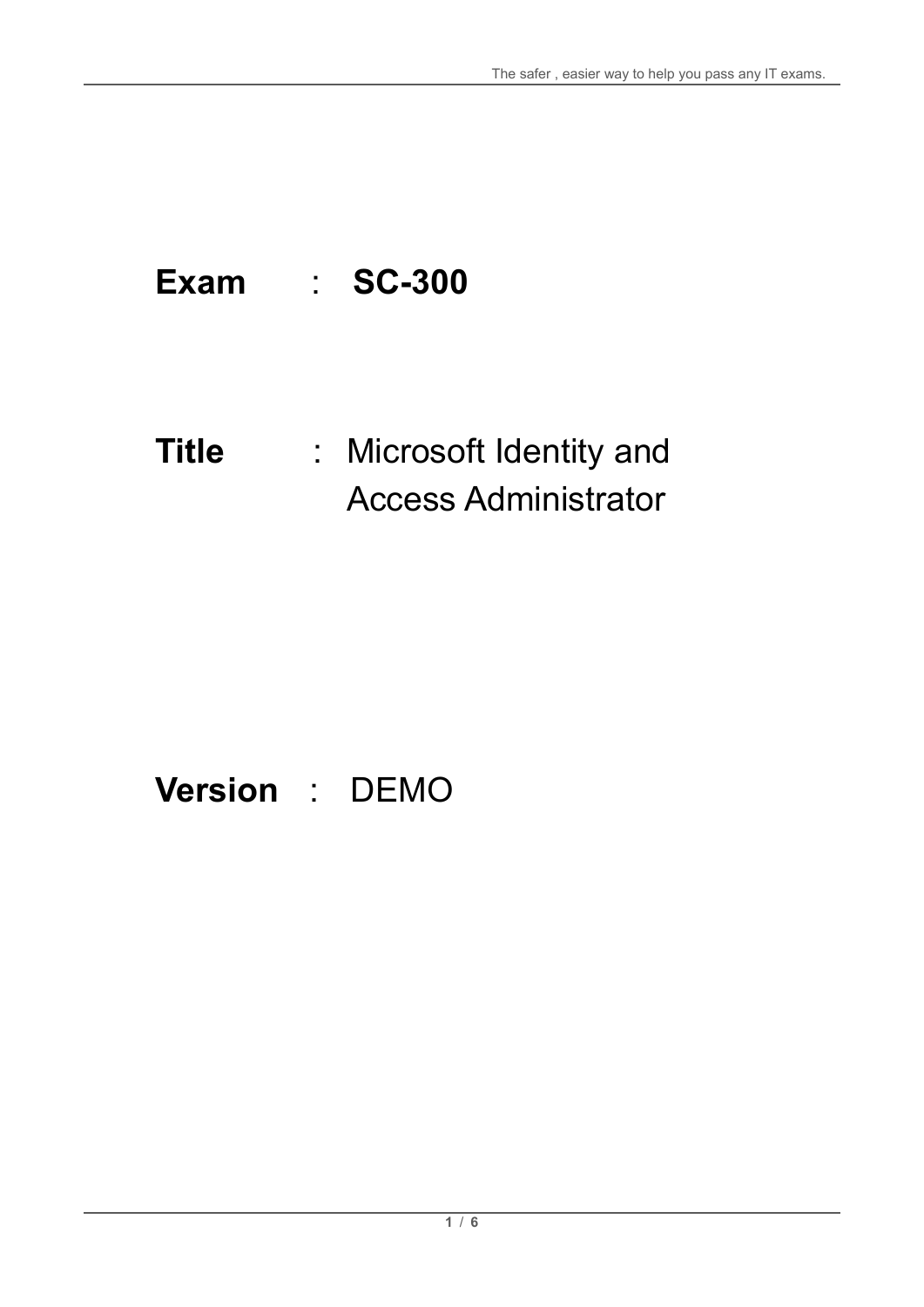1.Topic 1, Litware, Inc

# **Overview**

Litware, Inc. is a pharmaceutical company that has a subsidiary named fabrikam, inc Litware has offices in Boston and Seattle, but has employees located across the United States. Employees connect remotely to either office by using a VPN connection.

# **Identity Environment**

The network contains an Active Directory forest named litware.com that is linked to an Azure Active Directory (Azure AD) tenant named litware.com. Azure AD Connect uses pass-through authentication and has password hash synchronization disabled. Litware.com contains a user named User1 who oversees all application development.

Litware implements Azure AD Application Proxy.

Fabrikam has an Azure AD tenant named fabrikam.com. The users at Fabrikam access the resources in litware.com by using guest accounts in the litware.com tenant.

# **Cloud Environment**

All the users at Litware have Microsoft 365 Enterprise E5 licenses. All the built-in anomaly detection polices in Microsoft Cloud App Security are enabled.

Litware has an Azure subscription associated to the litware.com Azure AD tenant. The subscription contains an Azure Sentinel instance that uses the Azure Active Directory connector and the Office 365 connector. Azure Sentinel currently collects the Azure AD sign-ins logs and audit logs.

#### **On-premises Environment**

The on-premises network contains the severs shown in the following table.

| <b>Name</b>         | <b>Operating</b><br>system    | <b>Office</b> | <b>Description</b>                                                                    |
|---------------------|-------------------------------|---------------|---------------------------------------------------------------------------------------|
| DC <sub>1</sub>     | <b>Windows</b><br>Server 2019 | <b>Boston</b> | Domain controller for litware.com                                                     |
| SERVER <sub>1</sub> | <b>Windows</b><br>Server 2019 | <b>Boston</b> | Member server in litware.com that<br>runs the Azure AD Application<br>Proxy connector |
| <b>SERVER2</b>      | <b>Windows</b><br>Server 2019 | <b>Boston</b> | Member server that uses Azure AD<br>Connect                                           |

Both Litware offices connect directly to the internet. Both offices connect to virtual networks in the Azure subscription by using a site-to-site VPN connection. All on-premises domain controllers are prevented from accessing the internet.

#### **Delegation Requirements**

Litware identifies the following delegation requirements:

- \* Delegate the management of privileged roles by using Azure AD Privileged Identity Management (PIM).
- \* Prevent nonprivileged users from registering applications in the litware.com Azure AD tenant-
- \* Use custom catalogs and custom programs for Identity Governance.
- \* Ensure that User1 can create enterprise applications in Azure AD. Use the principle of least privilege.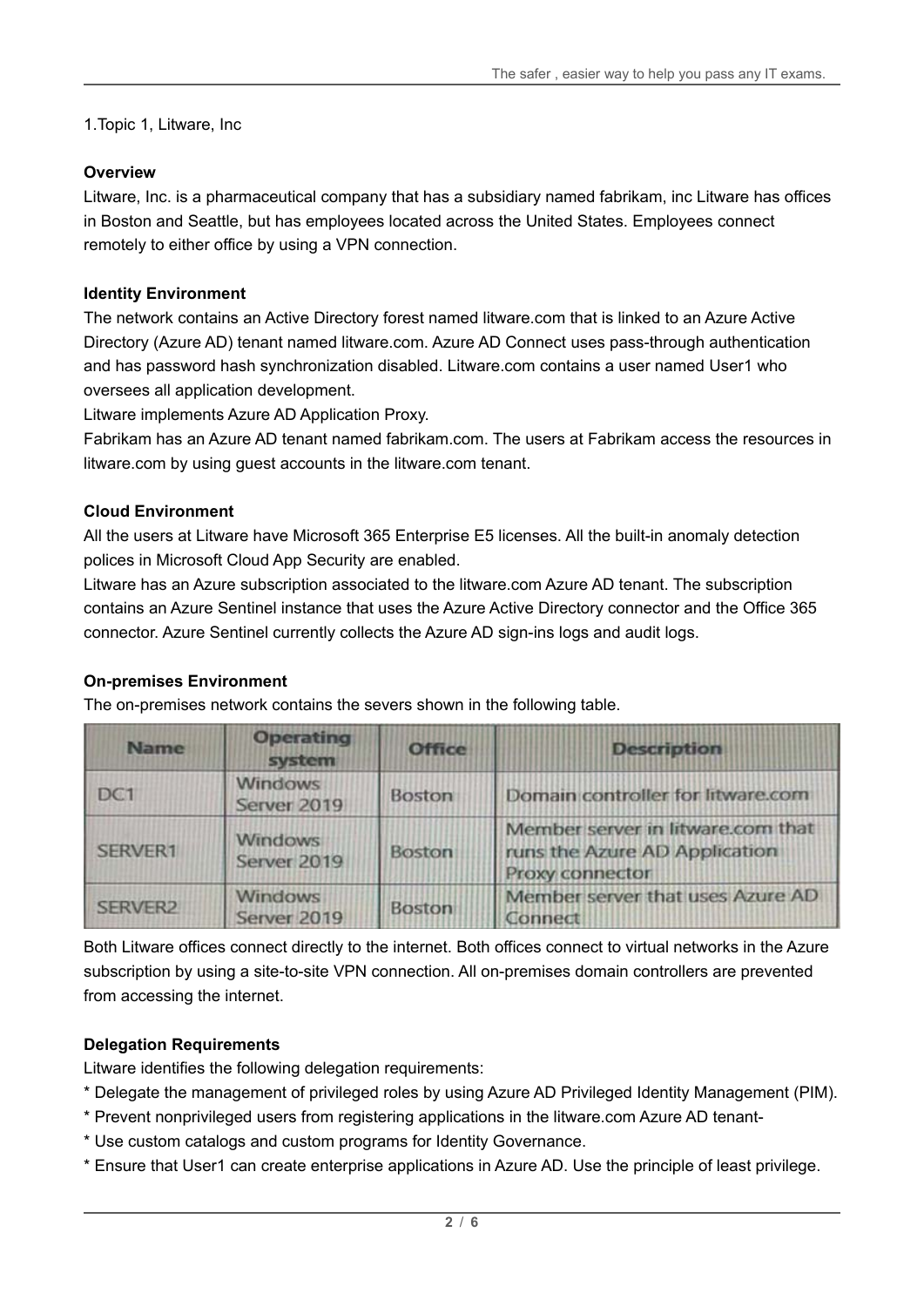# **Licensing Requirements**

Litware recently added a custom user attribute named LWLicenses to the litware.com Active Directory forest. Litware wants to manage the assignment of Azure AD licenses by

modifying the value of the LWLicenses attribute. Users who have the appropriate value for LWLicenses must be added automatically to Microsoft 365 group that he appropriate license assigned.

# **Management Requirement**

Litware wants to create a group named LWGroup1 will contain all the Azure AD user accounts for Litware but exclude all the Azure AD guest accounts.

# **Authentication Requirements**

Litware identifies the following authentication requirements:

- Implement multi-factor authentication (MFA) for all Litware users.
- Exempt users from using MFA to authenticate to Azure AD from the Boston office of Litware.
- Implement a banned password list for the litware.com forest.
- Enforce MFA when accessing on-premises applications.
- Automatically detect and remediate externally leaked credentials

#### **Access Requirements**

Litware wants to create a group named LWGroup1 that will contain all the Azure AD user accounts for Litware but exclude all the Azure AD guest accounts.

#### **Monitoring Requirements**

Litware wants to use the Fusion rule in Azure Sentinel to detect multi-staged that include a combination of suspicious Azure AD sign-ins followed by anomalous Microsoft Office 365 activity.

You need to configure the detection of multi-staged attacks to meet the monitoring requirements. What should you do?

- A. Customize the Azure Sentinel rule logic.
- B. Create a workbook.
- C. Add Azure Sentinel data connectors.
- D. Add an Azure Sentinel playbook.

#### **Answer:** A

#### 2.HOTSPOT

You need to identify which roles to use for managing role assignments. The solution must meet the delegation requirements.

What should you do? To answer, select the appropriate options in the answer area. NOTE: Each correct selection is worth one point.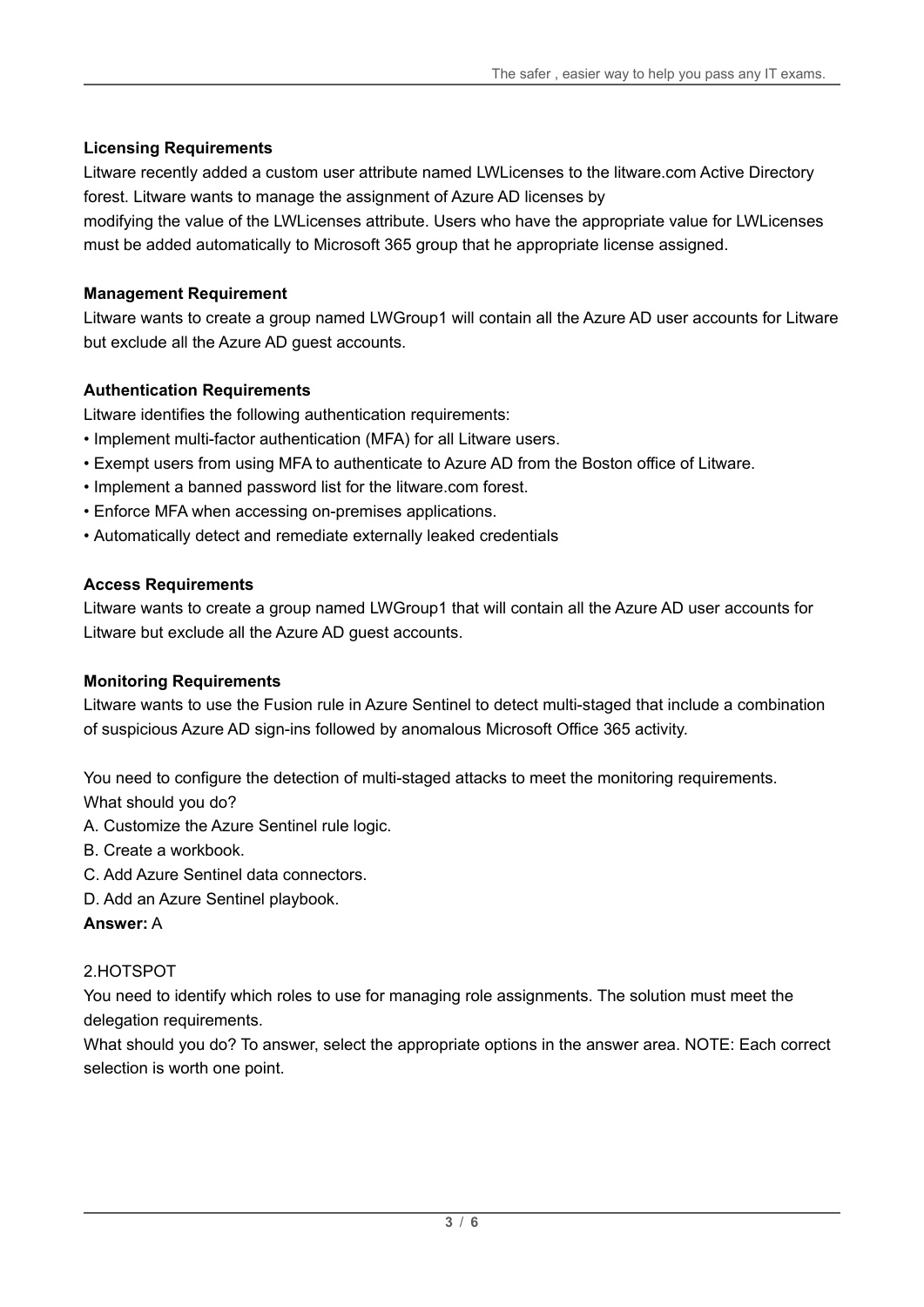| To manage Azure AD built-in role assignments, use: |                               |
|----------------------------------------------------|-------------------------------|
|                                                    | Global administrator          |
|                                                    | Privileged role administrator |
|                                                    | Security administrator        |
|                                                    | User access administrator     |
| To manage Azure built-in role assignments, use:    |                               |
|                                                    | Global administrator          |
|                                                    | Privileged role administrator |
|                                                    | Security administrator        |
|                                                    | User access administrator     |
| Answer:                                            |                               |
| To manage Azure AD built-in role assignments, use: |                               |
|                                                    | Global administrator          |
|                                                    | Privileged role administrator |
|                                                    | Security administrator        |
|                                                    | User access administrator     |
| To manage Azure built-in role assignments, use:    |                               |
|                                                    | Global administrator          |
|                                                    | Privileged role administrator |
|                                                    |                               |
|                                                    | Security administrator        |

#### 3.HOTSPOT

You need to configure the assignment of Azure AD licenses to the Litware users. The solution must meet the licensing requirements.

What should you do? To answer, select the appropriate options in the answer area. NOTE: Each correct selection is worth one point.

Azure AD Connect settings to modify:

| <b>Directory Extensions</b> |
|-----------------------------|
| <b>Domain Filtering</b>     |
| <b>Optional Features</b>    |

Assign Azure AD licenses to:

| An Azure Active Directory group that has only nested groups               |  |
|---------------------------------------------------------------------------|--|
| An Azure Active Directory group that has the Assigned membership type     |  |
| An Azure Active Directory group that has the Dynamic User membership type |  |

#### **Answer:**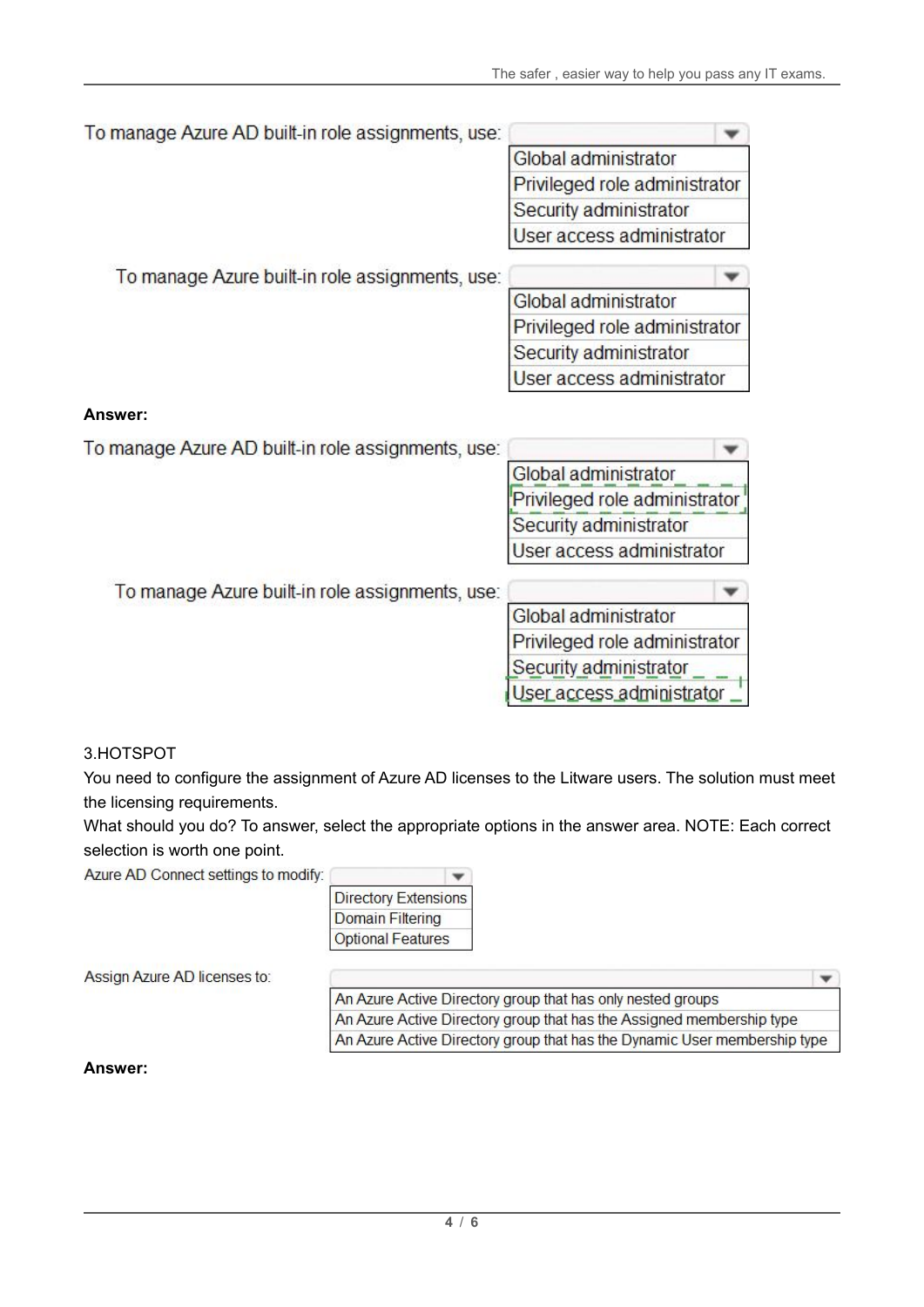```
Azure AD Connect settings to modify:
```

| <b>Directory Extensions</b> |
|-----------------------------|
| <b>Domain Filtering</b>     |
| <b>Optional Features</b>    |

Assign Azure AD licenses to:

An Azure Active Directory group that has only nested groups An Azure Active Directory group that has the Assigned membership type An Azure Active Directory group that has the Dynamic User membership type

# **Explanation:**

# **Explanation:**

Litware recently added a custom user attribute named LWLicenses to the litware.com Active Directory forest. Litware wants to manage the assignment of Azure AD licenses by modifying the value of the LWLicenses attribute. Users who have the appropriate value for LWLicenses must be added automatically to a Microsoft 365 group that has the appropriate licenses assigned.

4.You need to configure the MFA settings for users who connect from the Boston office. The solution must meet the authentication requirements and the access requirements.

What should you configure?

- A. named locations that have a private IP address range
- B. named locations that have a public IP address range
- C. trusted IPs that have a public IP address range
- D. trusted IPs that have a private IP address range

# **Answer:** C

#### **Explanation:**

Reference: https://docs.microsoft.com/en-us/azure/active-directory/conditional-access/location-condition Location offer your country set, IP ranges MFA trusted IP and corporate network VPN gateway IP address: This is the public IP address of the VPN device for your on-premises network. The VPN device requires an IPv4 public IP address. Specify a valid public IP address for the VPN device to which you want to connect. It must be reachable by Azure Client Address space: List the IP address ranges that you want routed to the local on-premises network through this gateway. You can add multiple address space ranges. Make sure that the ranges you specify here do not overlap with ranges of other networks your virtual network connects to, or with the address ranges of the virtual network itself.

# 5.HOTSPOT

You need to configure app registration in Azure AD to meet the delegation requirements. What should you do? To answer, select the appropriate options in the answer area. NOTE: Each correct selection is worth one point.